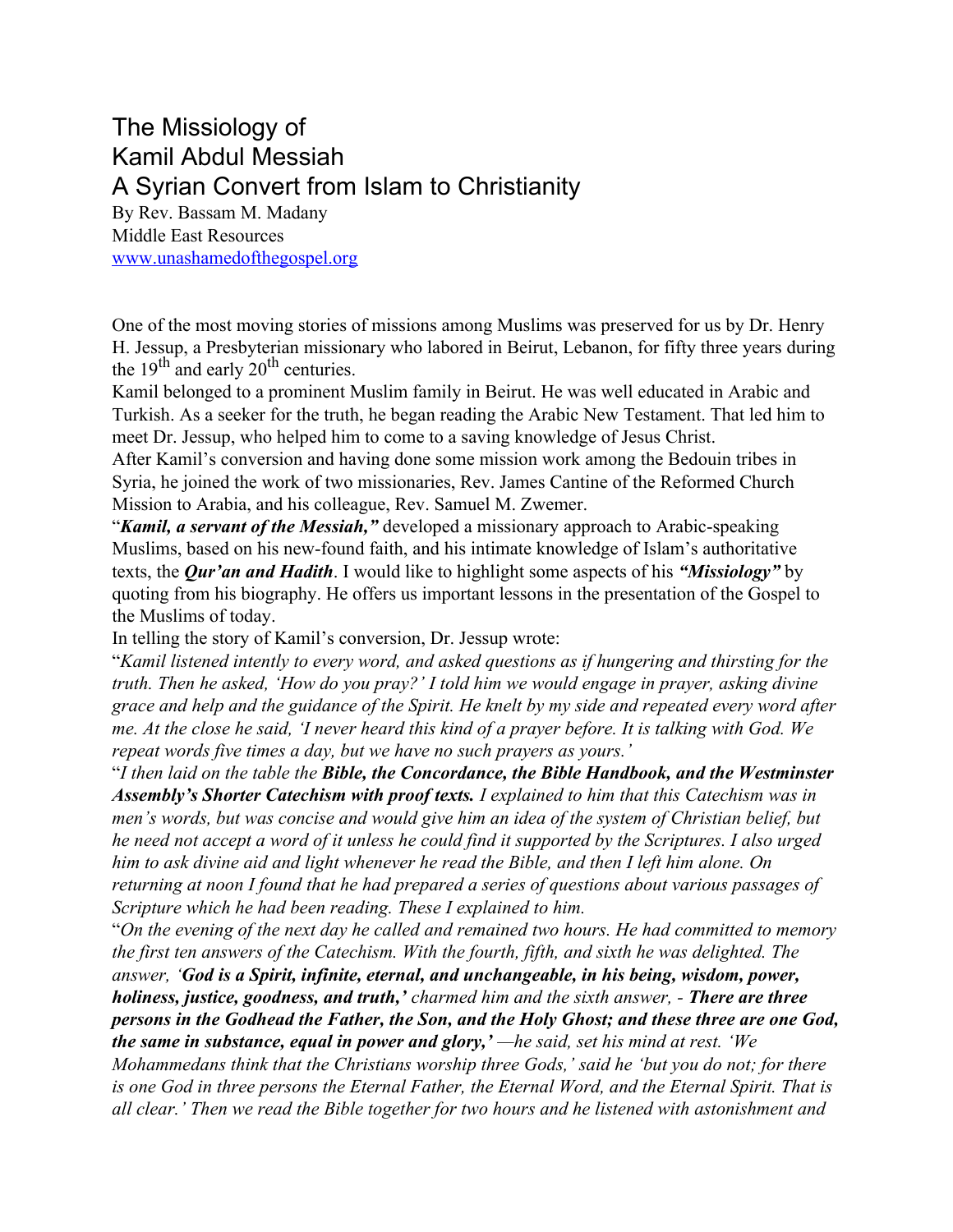*delight. He seized upon the great doctrine of the atoning sacrifice of Christ with such eagerness and satisfaction that he seemed to be taught of the divine Spirit from the very outset. 'This,' he said, 'is what we need. The Koran does not give us a way of salvation. It leaves us in doubt as to whether God will forgive our sins. It does not explain how he can do so and preserve his honor and justice. Here in the gospel it is plain. Christ bore our sins; he died in our stead; he died to save us from dying. This is beautiful; it is just what I want.'*

"*Up to this time he had been on probation, and it was thought better to give him time to take the step deliberately. But now there seemed no reason for further delay. He was rooted and grounded in the faith of Jesus Christ, and he was baptized January 15th, rejoicing thus to take his stand decidedly for Christ, his Saviour."*

Before too long, the call came to serve in the Arabian Mission of the Reformed Church in America. In the accounts taken from his biography, we find ourselves in the company of Kamil and listening to the way he engaged in missions to Muslims.

"*In the closing months of 1890 Messrs. Cantine and Zwemer left Beirut for Aden, and soon wrote requesting Kamil to join them there so without delay. He was heartily welcomed by the missionaries and began his work at once among the Arabs. Aden is the seaport of southern Arabia, and caravans of Arabs from the mountains north toward Sanaa and east toward Hadramout are constantly coming in, bringing coffee, dates, spices, and wool, and buying European goods.*

"*It was to these caravans that the missionaries recommended Kamil to give his attention, and he did so day after day. He often had from fifty to one hundred Arabians seated around him listening to the word of God.*

"Describing his work, Kamil wrote in his report to the mission:

"*All who wanted books thronged around me, especially when I had proved to them from the Koran that the Tourah and the Injeel (and New Testaments) are the books of God. They accepted the proofs and agreed that they were indeed from God, and in two days they had purchased thirty Bibles and Testaments.*

"*On Friday, April 3rd, two of them came to me and asked me to write out for them prayers for morning and evening and for use before eating. These prayers contained a petition that God would enlighten their hearts, that they might know him truly more and more, that he would send his Holy Spirit, his grace, and his word, and implant them in their hearts. I also wrote in them the Lord's Prayer and various spiritual expressions, closing by asking an answer from God in honor of the Son of his love, the Lord Jesus Christ. These were written in a style which the Moslems admire, and when I read them to them they rejoiced exceedingly and thanked me for writing them. I then offered prayer to God, praising him for his mercies and for helping me in proclaiming the glad tidings of salvation."*

**Kamil carried on a regular correspondence with his father in Beirut. During those days, Beirut, Tripoli, Sidon and Tyre, were part of the Syrian province of the Ottoman Empire. "Lebanon" was much smaller than today, and included the central part of the land, known as** *Jebel Lubnan,* **Mount Lebanon.**

**These samples taken from his letters give us a glimpse of his "Missiology."**

Kamil replied to his father as follows: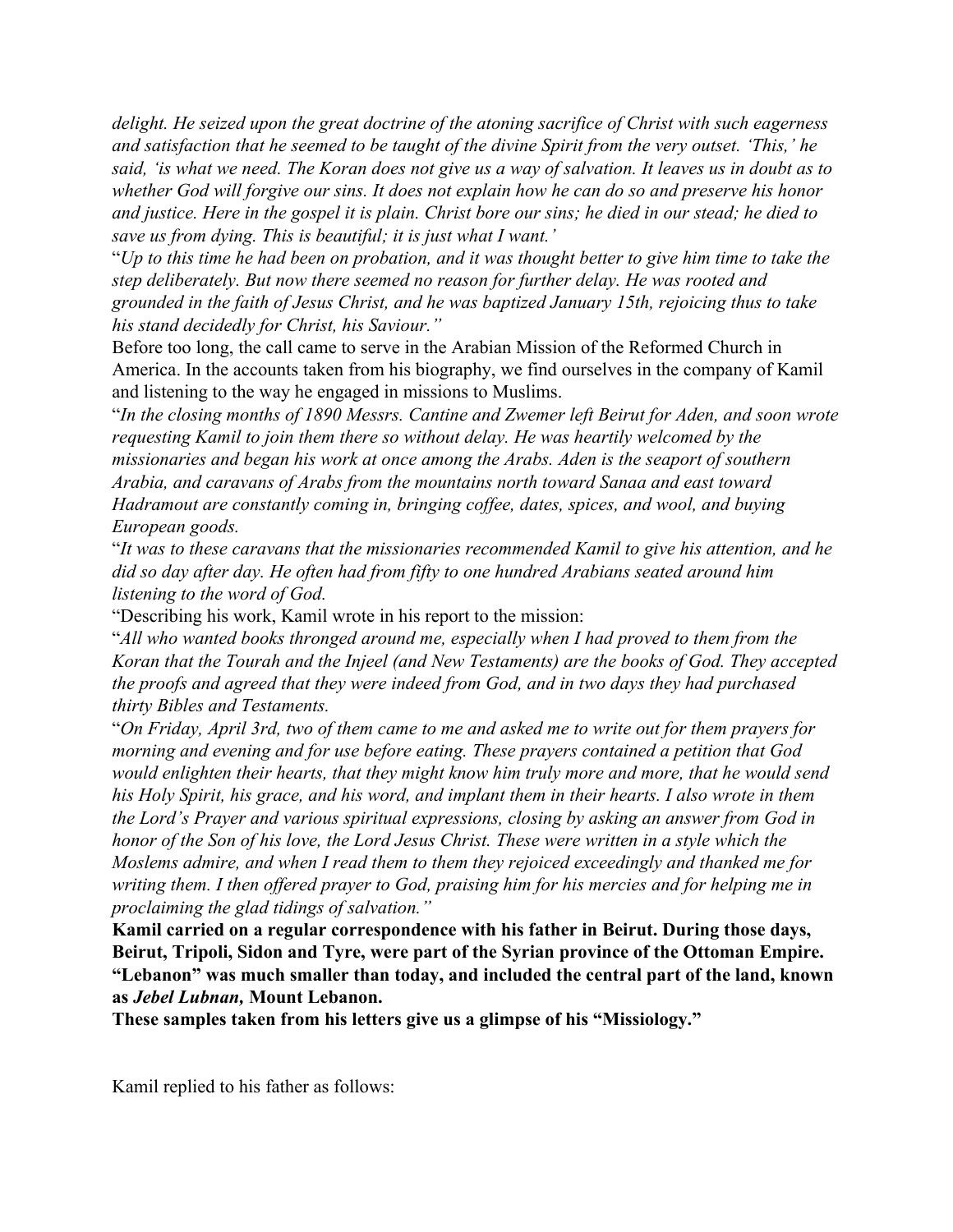"*I was honored by the receipt of the answer dated 24th Ramadan, 1308, to the four questions previously presented by your son.*

"*The purport of your reply is that 'the reading of the Old and New Testaments is lawful, but to act in accordance with their teaching is wrong, inasmuch as the great book of God which he sent down to our lord Mohammed has abrogated the wisdom of all other laws also that the Tourah and Injeel are books of God, the Tourah being sent down to our lord Moses the Kaleem of God, and the Injeel upon our Lord Aiesa.'*

"*You also say that 'it is unlawful to receive what is in them unless it be in accordance with our book, as the Ten Commandments. But such statements as that the prophets like Lot and David and Solomon sinned against God, we can not believe at all. Nor do we believe in the Trinity because there is the one only God who has no wife nor Son, and there are many texts to prove that he is One.' You also say 'that as the Old and New Testaments contain such things, it is plain that they have been changed and corrupted, and that they are not the Old and New Testaments sent down to Moses and Jesus and that we should not read them for any other object than the defense of our religion; and to preach from them and call God's servants to believe in their falsehoods, is the greatest of crimes, and whosoever does it, if he be not an infidel is worse than the infidels.'*

"*Therefore, after asking your permission and requesting your favor and your fatherly prayers, I would say in reply to your excellency:*

"*For since you say it is lawful to read the books, I opened them and read the following precious treasures: Christ said, 'Whatsoever ye will that men should do unto you, do ye also likewise unto them, for this is the law and the prophets.' He also said, 'Come unto me, all ye that labor and are heavy laden, and I will give you rest.' 'I am the resurrection, and the life; he that believeth in me, though he were dead, yet shall he live; and whosoever liveth and believeth in me shall never die,' He also said, 'I am the vine, ye are the branches; he that abideth in me, and I in him, the same bringeth forth much fruit for without me ye can do nothing.' 'Fear not: for I have redeemed thee, I have called thee by thy name thou art mine. When thou passest through the waters, I will be with thee ; and through the rivers, they shall not overflow thee; when thou walkest through the fire, thou shalt not be burned; neither shall the flame kindle upon thee. For I am the Lord thy God, the Holy One of Israel, thy Saviour.' 'I will never leave thee nor forsake thee.' Then I read this command of Christ, 'Thou shalt love the Lord thy God with all thy heart, and with alt thy soul, and with all thy mind; and thy neighbor as thyself.' And God says in Isaiah: 'Though your sins be as scarlet, they shall be as white as snow; though they be red like crimson, they shall be as wool.' And so it is, my honored father, from the beginning of the Old Testament to the end of the New; I find verses like these which delight and refresh and quicken the heart and soften it; and when I wish to appropriate them with all my heart, and believe them, on account of the delight I have in reading them, then you call out to me, 'Break not a loaf, touch not a dish ' (it is wrong to act according to them), and I become like those poor invited guests, or rather I become like the man of whom Christ said, 'he built his house on the sand, and the wind and the storms came and destroyed it.'*

"*Now, as to the Koran having abrogated all previous laws, my dear father, I cannot find in the Koran a single verse showing that it has abrogated the Old and New Testaments, but the contrary. It says in the Surat el Anaam, 'We gave Moses the book complete as to whatever is excellent and an explanation of every matter and a direction and a mercy, if haply they might believe in the meeting of their Lord.' Then in Surat Hood, 'And before him is the book of*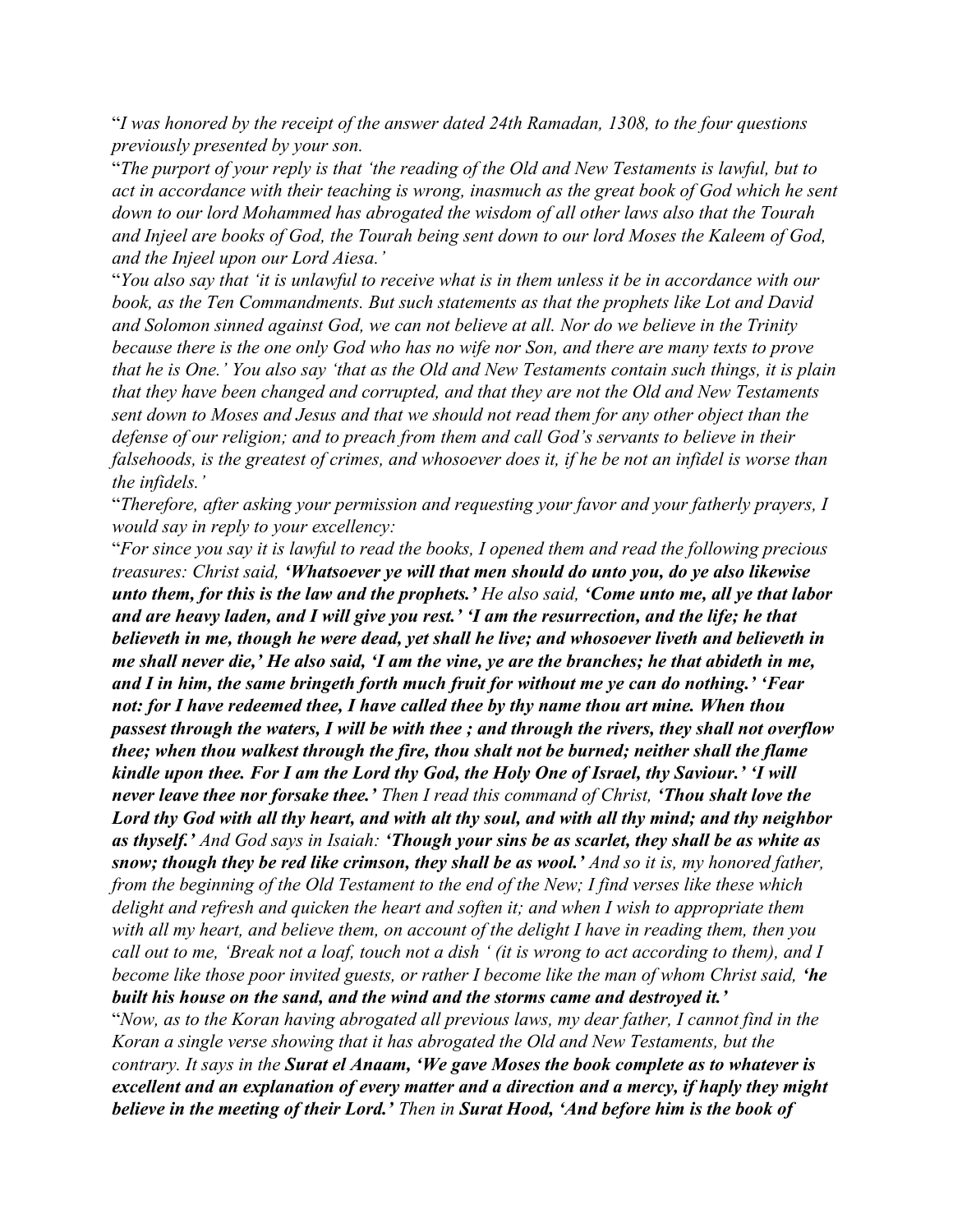*Moses a guide and a mercy. These have faith in it, but the partisans who believe not in it are menaced with the fire. Have thou no doubts about that book, for it is the very truth from thy Lord, but most men will not believe.' And in Surat el Kosos: 'And verily we gave Moses the book after that we had destroyed the former generations, an enlightenment unto mankind and a direction and a mercy, if haply they might be admonished.' Also in Surat el Ma'edat: 'And we caused Jesus, the Son of Mary, to follow in their footsteps, attesting the Scripture of the Tourah which preceded him: and we gave him the Gospel wherein is guidance and light, which attests the Tourah that preceded it, and a direction and an admonition to the pious.' It is clear to me, my father, that the Old and New Testaments are complete and perfect in everything needed in religion: a guidance to mercy, an enlightenment to all men of all sects and faiths, lights to their hearts, by which they see truth and discriminate between truth and falsehood, and a guide to the laws which are the true way of God, and a mercy, for if we act according to them we will receive mercy from God, be his name praised and exalted!* "*One of the insuperable difficulties in the way of changing and tampering with the text of the Bible is the multitude of versions and translations, and their wide distribution over the earth. To gather them all and change them all in the same way so that they would all agree in all the different languages would be simply impossible. If a few were changed, the rest would remain pure as a proof of the change, and thus the fraud would easily be detected. Another difficulty in the way of changing the Old Testament is the excessive care taken by the Jews to guard the purity of the Hebrew text. They counted the very letters in the Pentateuch and could tell the middle letter, and also the middle sentence, word and letter, in the rest of the Old Testament. They know how many times a letter of the alphabet occurs in the whole book. For instance, they found that the letter Aleph occurs 42,377 times, and Beth 32,318 times, etc. This grew out of their extraordinary care of the text, and a change in the language while in their hands was utterly impossible.*

"*And so I can say that the Tourah and Injeel are the books of God, and no one would dare to stretch out his hand with evil intent against them, after reading the warning in the last chapter of the noble gospel which says, 'If any man shall take away from the words of the book of this prophecy, God shall take away his part out of the book of life, and from the things which are written in this book.'*

"*And now as to your 'claim that the preaching of the gospel and calling men to believe in the Scriptures is wrong, as you urge, and that it is 'the greatest of crimes, and he who does it, if he be not an infidel, is worse than an infidel,' etc., I would say, my honored father, that after the convincing proofs I have given you of the authenticity of the Old and New Testaments, the impossibility of their having been corrupted and changed, and that they are the very books 'sent down' to our lord Moses and to our Lord Jesus Christ, I read these books and preach them, and teach all that they contain, and invite my Moslem brethren to believe in them. I believe in all they say in word, deed, and thought. And I also invite your excellency and my brethren and my kindred and my friends to believe in these two noble books. Oh, my joy, my delight, would you but read them and believe what they contain of treasures and precious jewels I entreat you to read them if it be but once, and you would then see how your heart would cling to them. Then would you exclaim, 'Yes, there is no doubt nor question about their being the books of God !' And every day, yea, every hour you would read them with joy and teach and preach and guide others to these precious jewels. Then you would say, ' My son Kamil is right; the truth is with him, and he has attained the favor of God—be he praised and exalted !'*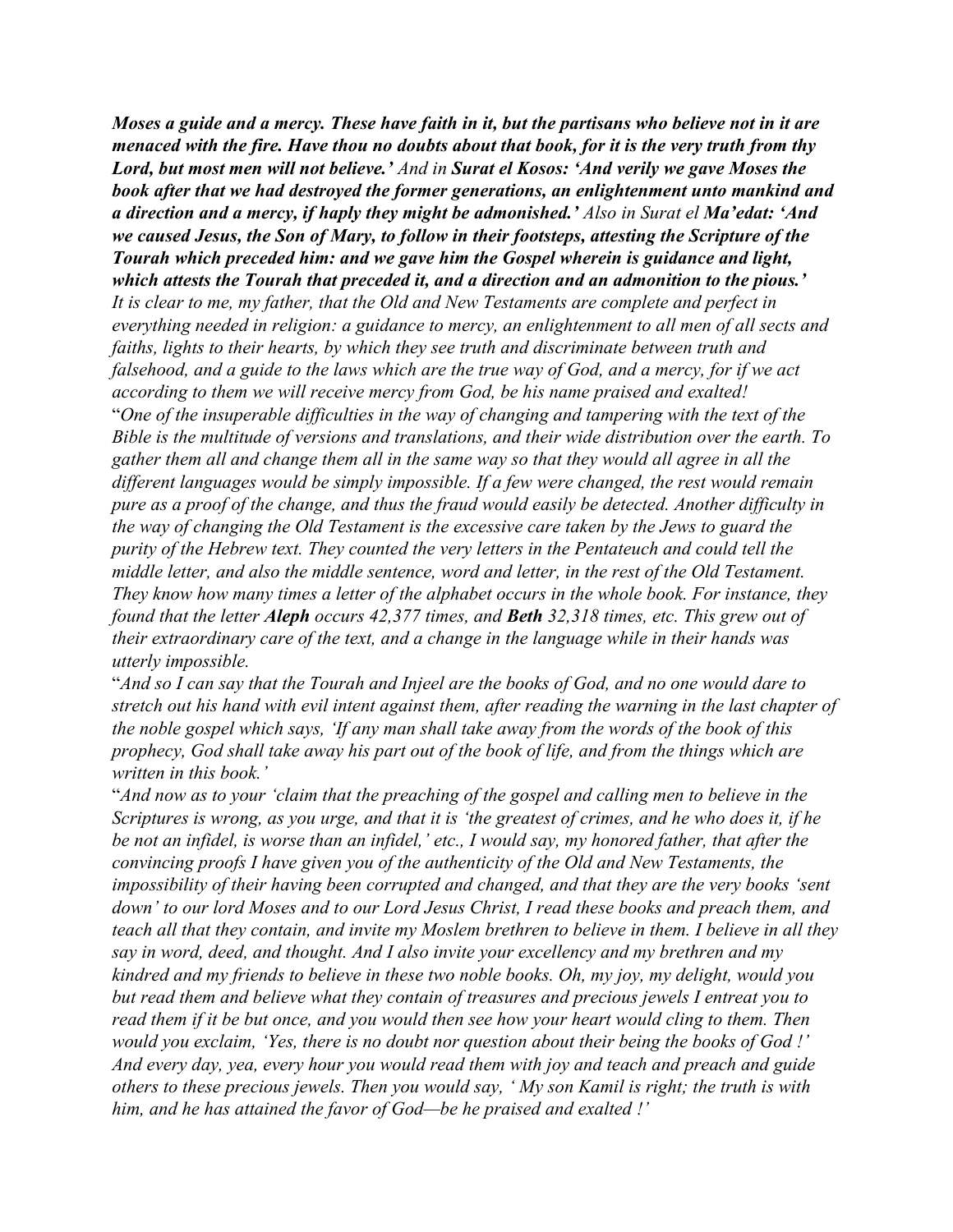"*The mystery of the Trinity is not greater than other mysteries of God—be he exalted ! God has a right to reveal to us a truth without giving special reasons or particulars, and we are bound to receive such truth from him in humility and hearty faith, and we should receive the doctrine of the Trinity as we receive that of the Unity, without attempting to explain particularly its mode. I know that your excellency finds this point very difficult but when your heart has been illumined with divine light, you will understand this at once and readily. Do not say, My son Kamil has become an infidel.' God forbid! But say, 'He knows the truth far more than before.'* Dr. Jessup summarized the devotion of Kamil to his Lord and Savior and to the work of missions among Muslims in these memorable words:

## "*Kamil's history is a rebuke to our unbelief in God's willingness and power to lead Mohammedans into a hearty acceptance of Christ and his atoning sacrifice.*

"*We are apt to be discouraged by the closely riveted and intense intellectual aversion of these millions of Moslems to the doctrines of the Trinity and of the divinity of Jesus Christ. But Kamil's intellectual difficulties about the Trinity vanished when he felt the need of a divine Saviour. He seemed taught by the Spirit of God from the first. He exclaimed frequently at the wonderful scheme of redemption through the atoning work of Christ.*

"'*El fida, el fida,' 'redemption'" he once said to me, 'redemption, how wonderful! I now see how God can be just and justify the sinner. We have nothing of this in Islam. We talk of God's mercy, but we can not see how his justice is to be satisfied'" What the Mohammedan needs above all things is a sense of sin, of personal sin, and of his need of a Saviour.*

*But a sense of personal demerit, a conviction of sin before a just and holy God, reveals the emptiness of these outward works, and drives the sinner to seek a Saviour. Kamil felt this deeply and expressed it in his prayers and his conversation. Arguments on the divinity of Christ will avail little with a man who does not feel the need of a divine redeemer. And when he feels this need he does not need the arguments. "An incarnation in order to redemption" is the foundation of Christian theology. If we feel our need of a redeemer, we can not be satisfied with any less person than God incarnate. Let us remember this in laboring for*

*Mohammedans. They need to feel the enormity of sin against a just and holy God. They need no new gospel, but the old, old story, told in the old, old way.*

These words of Dr. Henry Jessup, aptly describe the **"Missiology"** of one of the first fruits of missions in the Middle East. It has been my own approach to missions during my thirty six years of radio ministry to the Arabic-speaking world.

In my book, *"The Bible and Islam: Sharing God's Word with a Muslim,"* I wrote the following**:**

"*It is also my conviction that our greatest difference with Islam is not merely in the doctrines of God and Christ, but it is also in the area of the doctrine of man. Muslims are taught that man is not really sinful in the Biblical sense of the word, and thus needs no redemption. It is extremely important therefore; that we keep on emphasizing this Biblical teaching that the Messiah came from God specifically to deal with the awful imperialism of sin.*

"*When we have succeeded, by the grace of God, to show a Muslim that he needs a Savior and that God has sent Jesus the Messiah to be this Savior; then the traditional difficulties with such doctrines as the Trinity and the Sonship of Jesus Christ, tend to disappear."*